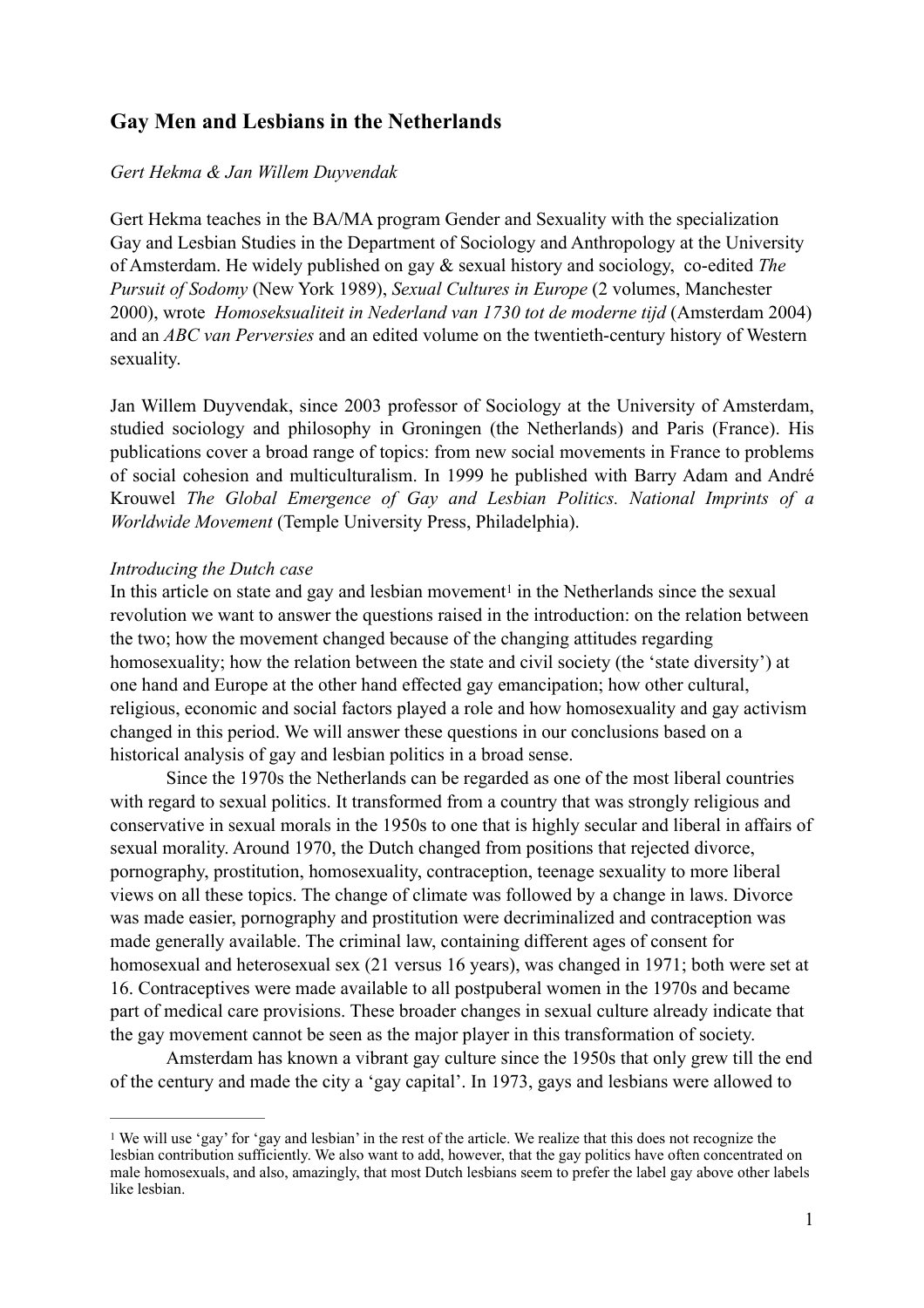serve in the army. The national homosexual rights' movement, the COC, received royal approval in the same year, meaning that its directors were no longer personally responsible in case of bankruptcy. After 16 years of debates, an Equal Rights Law for gender, ethnicity and sexual preference was enacted in 1993. Registered partnerships, a kind of simplified marriage, were legalized in 1997 for both same-sex and other-sex couples. The Netherlands follows the French system with no 'communitarian' rights for special groups, but equal rights for all citizens. Marriage was opened for same-sex couples in 2001, the Netherlands being the first country to do so. Many saw this as the endpoint of gay emancipation, but the legal equality didn't mean social equality. Moreover, gays became a pawn in the debate of ethnic integration.

#### *Backgrounds*

Why exactly these liberalizing changes took place in the Netherlands during the sixties and seventies is not entirely clear, but they have had a tremendous impact. We will give some of the explanations being proposed. The liberal sexual culture of the Dutch is partly a result of a political culture that is based on the idea of the separation of state and church. Sexual affairs are viewed as the private business of Dutch citizens and should not be regulated by the state. The Dutch inherited this secular model of political culture from the French in the early nineteenth century. The Christian parties introduced stricter sex laws in 1911 after they came to power in the early nineteenth century, but they did not change the liberal foundation of the Dutch legal system and forbid sexual practices in the private realm.

The sexual revolution of the 1960s had a powerful impact on the Netherlands. In part, this relates to a broader change that occurred in the Netherlands, the so called depillarization of society. Until the 1960s, the Netherlands had a type of social organization in which all citizens were members of a distinct community or 'pillar' - Roman Catholic, Protestant, socialist or liberal (the latter two being largely Humanist). The pillars softened the strict bipolarity of the French model by creating bridges between state and citizen. The Netherlands offered a mix of republicanism and communitarianism. The pillarized structure also promoted coalition politics (none of the four major groups ever had a majority) and the 'poldermodel' of lengthy discussions till a compromise is reached.

 The pillars were encompassing for the individual. For example, each had its own schools, church, media, political parties, sport clubs and cultural institutions while most businesses had strong connections to certain pillars. This community-based social order dwindled in the sixties as a result of increased social and spatial mobility, changing scientific views, individualism, creeping secularism, and the rise of national media.

 Changes in the moral visions of the two social groups (pillars) that had been most in favor of a strict sexual morality, the Catholics and the orthodox Reformed Calvinists, played a major role. Influenced by psychiatrists and social workers they reconsidered their sexual beliefs and values. The catholic psychiatrist Cees Trimbos discussed homosexuality in 1951 in terms of shit, and 10 years later he praised gay relations. In the mean time he and his colleagues had come to know gay men and lesbian women, which changed their views on homosexuality radically. While he and others compared gay sex before with prostitution, in the 1960s they would compare gay friendship with marriage. As Trimbos was in the early 1960s one of the first specialists to discuss sex issues on national radio, his opinions mattered beyond the catholic pillar. In the course of the sixties, these religious orthodox groups relaxed their ideas of sexual morality thanks to Trimbos and his allies that included a bishop, priests,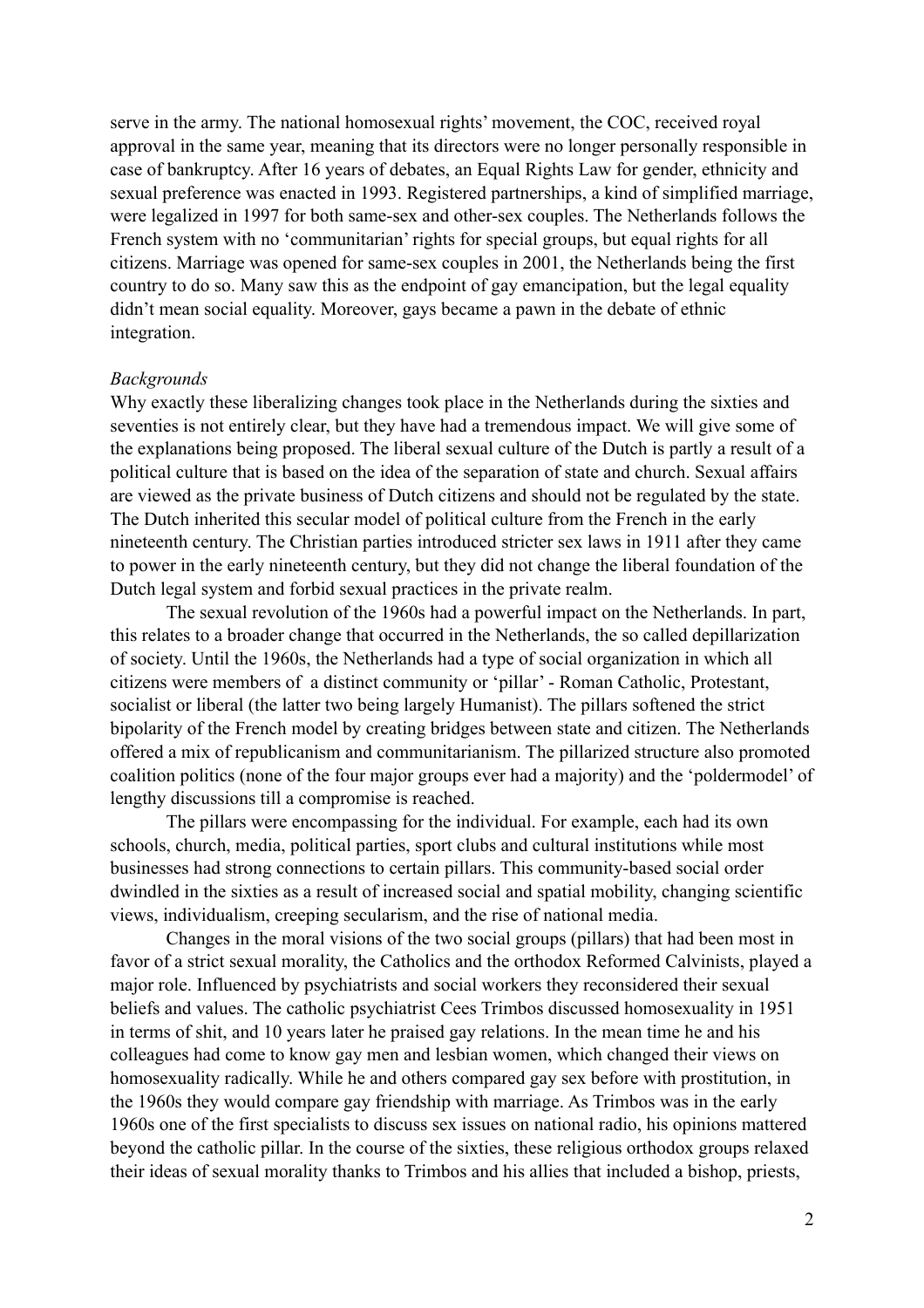clergymen, social workers. Both catholic and orthodox protestants published books full of understanding for 'homophiles' as persons while homosex remained by and large a sin. This change of opinion among the more orthodox groups, also on other sexual issues, made it easier for the majority of the population to support a more liberal sexual morality.

 In 1969, psychiatrist Wijnand Sengers, himself a gay man, declared that homosexuality was not a pathological problem, but that homosexuals nevertheless could have psychological problems just like heterosexuals. His research concluded that he could not find one convincing case of a homosexual whose sexual orientation had been changed to heterosexual. It would be better to help homosexuals to adapt to their preferences and social situation, which included referring them to gay organizations. He was not the first to declare that homosexuality was not a disease, but this time his profession accepted this position. He set out to help those homosexuals who had problems with their coming out or sexual orientation, and indicated that he needed much less sessions for this adaption therapy than others needed to try to change a homosexual's orientation.

 The legal change was introduced by a committee that had to ascertain whether young people could become homosexual by seduction, the argument for the higher age of consent in the criminal law for homosexual relations. In the late fifties, a Calvinist psychiatrist had already denied so, and the committee affirmed his conclusion. This psychiatric view paved the way for the law change of 1971. This change coincided with a differentiation of homosexuals who looked for adult partners and pedophiles who looked for youngsters and started to organize separately since the late fifties in Holland. We have seen how the mainstream churches changed their position in the 1960s but it has to be added that the Catholic Church returned to its conservative tenets in the 1970s after Rome had appointed more traditional bishops. They were, however, not able to turn the progressive trend in the Dutch church province. Until the sixties homosexuality was generally considered to be a sin, crime, and disease and now, within 10 years, it was none of these things for most Dutch. This was an essential change for gay emancipation.

These changes ran parallel to a reconceptualization of homosexual relations from situational and sexual, as in prostitution, to long-term and loving, as in marriages. Gay men started to see themselves in the same period as masculine instead of feminine, and engaged in relations with each other instead of with the 'normal' (straight) men of the past, such as sailors, soldiers and other working-class young men. The butch dykes of the earlier generation lost out on more feminine lesbians. This, again, was a result of a broader change in which sexual desire was no longer seen in terms of inequality (husband-wife; butch-femme, queertrade; man-boy; client-prostitute), but of equality. This radical change, not typical only for the Netherlands, made equal gay and lesbian relations intelligible and acceptable, anticipating the idea of 'gay marriage', while other unequal sexual practices became more and more unintelligible such as pedophilia, bestiality, prostitution and also traditional heterosexual relations.

The sixties also witnessed the rise of youth, student and feminist movements that supported individualism, sexual choice and variation. Because of a late demographic transition due to the conservative morality of the Dutch, there were simply more young people in Holland on this pivotal sexual turn of the sixties. The relative strength of the sexual reform movement and the lack of resistance by religious and political authorities resulted in a rather easy transition from a highly restrictive to a rather liberal sexual culture. These new social movements promoted the secularism of Dutch society (nowadays 50% of the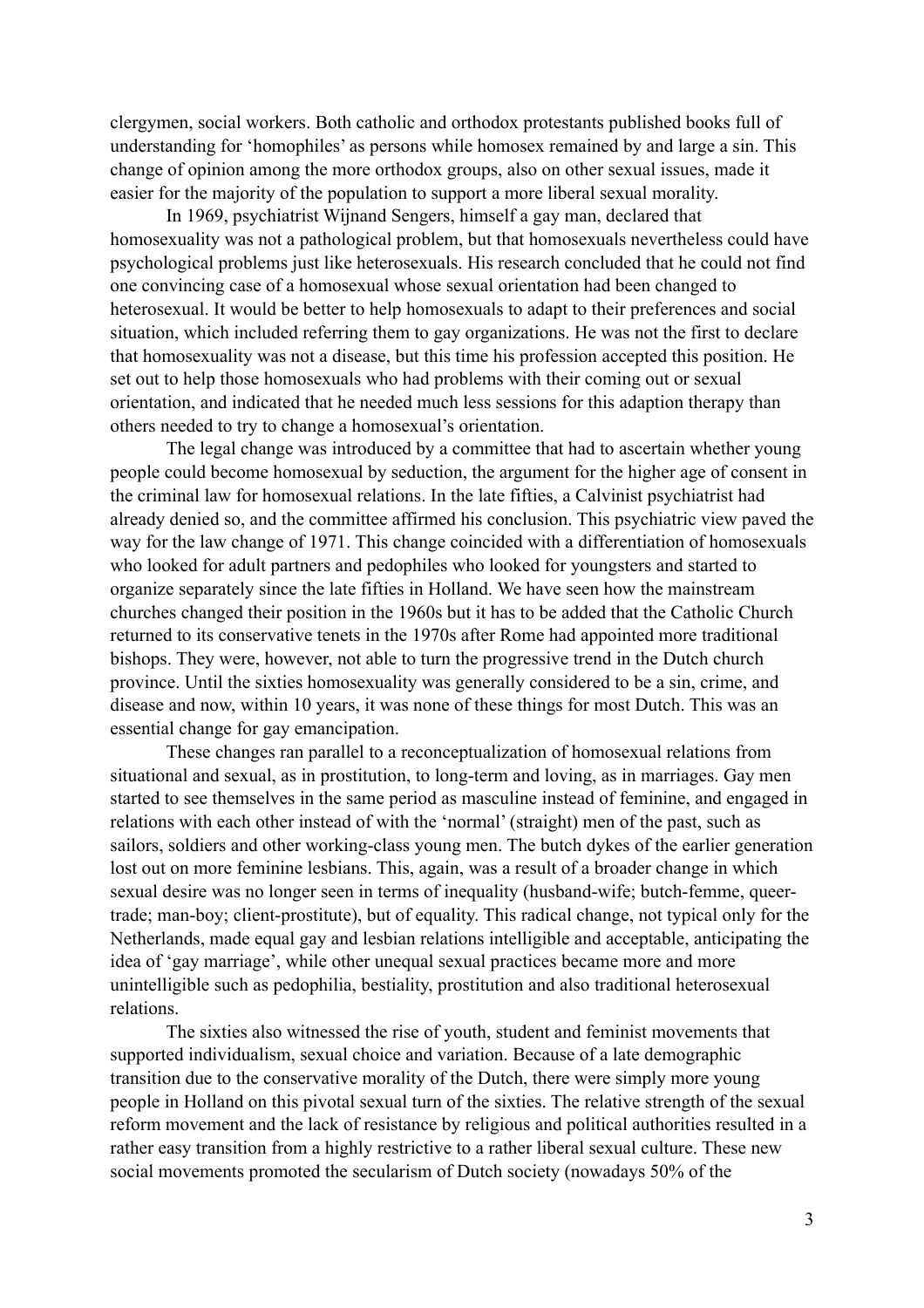population are self-declared non-believers and 20% regular visitors of religious services) while the religious pillars and parties lost their predominant position. A fundamental value change occurred, and since the 1980s the Dutch are among the most 'post-materialist', liberal people of the world. A new, moral majority of a clear progressive signature supplanted the traditional Christian majority of the past that also modernized its sexual views.

 Sometimes the gay community has been regarded as one more pillar, not unlike the Muslims, but the main difference is that it misses all the social institutions the other pillars have: no schools, hospitals, trade unions, few media. It consisted apart from the movement mainly of subcultural venues, and more recently of an array of gay caucuses in other social bodies. There is nearly no gay and lesbian middle field that produces a managerial class or social influence through its diverse tentacles. Very few gays and lesbians occupy representative places on the basis of belonging to the homosexual community. The one and a half gay person in the national bureaucracy is a pity example of this situation.

#### *The Rise of a Gay Movement*

From 1912 to the German occupation in 1940 a homosexual rights movement, the *Dutch Scientific-Humanitarian Committee* (NWHK), had lobbied for change of the criminal law and the social situation of intolerance. After the Second World War, the COC (*Center for Recreation and Culture*; established in 1946 as *Shakespeare Club*) followed in its steps and added subcultural activities to the program for its members. Generally, the movement favored the aim of equal rights and social acceptance, and after 1970 integration. The COC had its great successes in the late 1960s and early 1970s. In 1964, it became the *Dutch Society for Homophiles COC* and in 1971 *Dutch Society for Integration of Homosexuality COC*. But its victories were strongly dependent on changes taking place in the fields of psychiatry, religion and politics.

 The COC became in the 1960s a serious cultural and political movement that attracted general attention. At that time, it was still a rather timid oppositional force of social contestation in Dutch society because the majority of politicians and population rejected homosexuality although times were fast changing. The support of the gay cultural elite strongly favored the visibility of homosexuality in the media. Benno Premsela, son of a sexologist and well-known person in the Dutch art and design world, became the COC's chairman in 1962 and Gerard Reve who would become Holland's most famous writer, was for a short time co-editor of its journal *Dialoog* and regularly made it to the front pages of newspapers as a controversial but popular homosexual. The COC cooperated in those days closely with the *Dutch Society for Sexual Reform* (NVSH) that was the major proponent of sexual liberalization in those days. In 1967, together they established with financial support of the Ministry of Culture, Recreation and Social Work the *Schorer Foundation* to provide psychological care for homosexuals.

 The COC's aim of integration remained not uncontested. The *Federation of Student Working Groups on Homosexuality* (FSWH) of the late 1960s, the lesbian groups *Purple September* and *Lesbian Nation* and the male group *Red Faggots* of the late 1970s criticized integration as the chief goal of the movement because they feared integration would mean assimilation. Local *FSWH* groups organized demonstrations, dance actions (meaning gay and lesbian couples went dancing in straight discos) and parties where all sexual preferences were welcome and *Lesbian Nation* in 1977 the first gay parade in Amsterdam. These more radical groups advocated that society, and not the homosexual individual, be changed as to create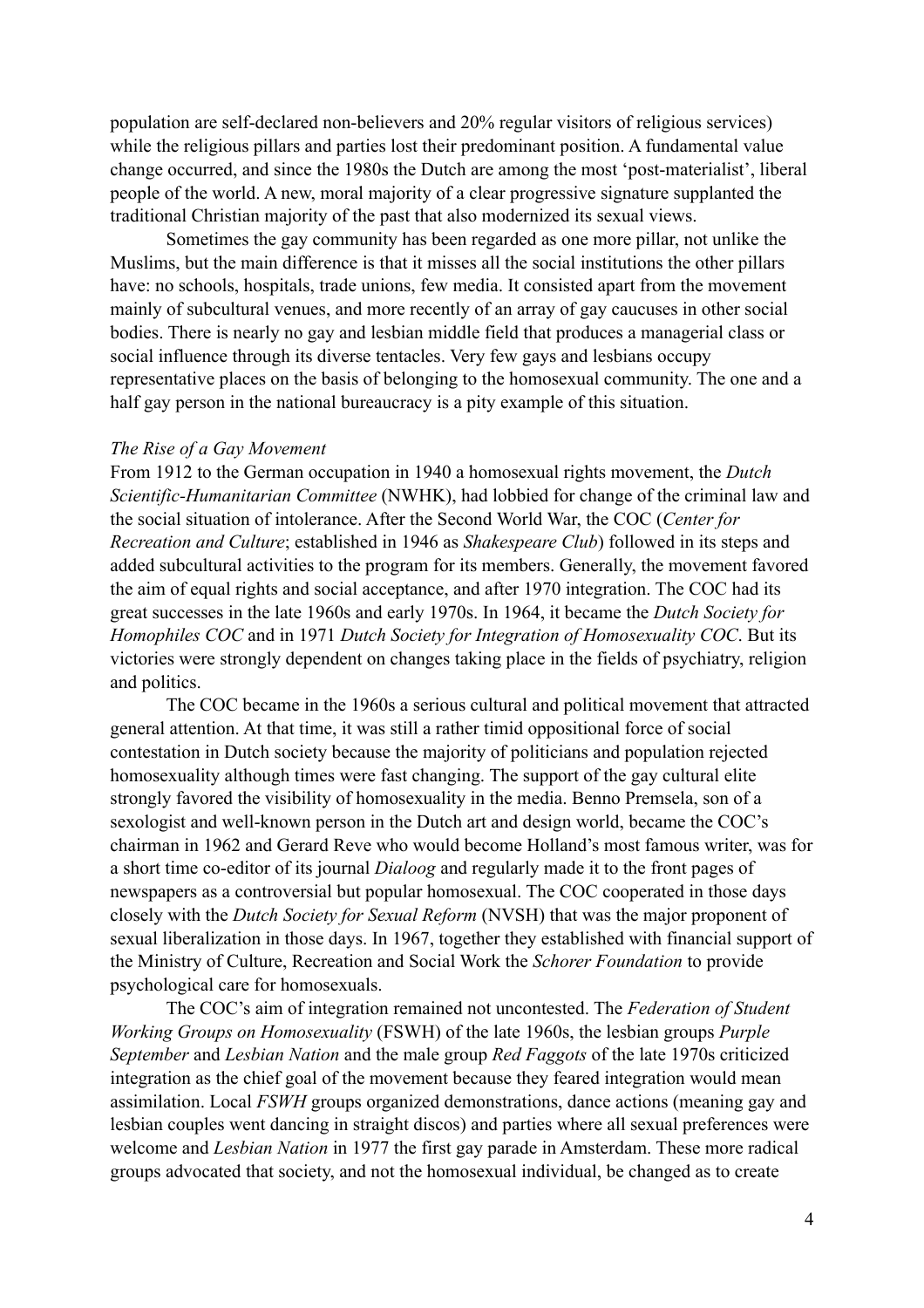greater visibility and acceptance of sexual and gender variation. The issue of whether gays and lesbians should seek assimilation or social change remains a point of debate to this day. These groups continued to exist until the early eighties and were more or less the last radical queer groups in The Netherlands. Since, there was no queer movement apart from some minor efforts. At the same time, the major gay and lesbian movement and its leading journal, the *Gay Krant*, became close associates of the government.

Before the AIDS crisis in the 1980s, the movement had succeeded in becoming a part of society and a point of reference for the government. Gay and lesbian groups were established around 1980 in political parties, trade unions, universities, army, police, medical care, and churches. Gay and lesbians started their march through the institutions. With the AIDS crisis, and its rippling effects throughout society, the government, medical authorities and representatives of the gay movement met and set up a committee that would prepare medical care, prevention activities and counseling. Gays and lesbians were becoming part of local and national government institutions. The first openly gay politicians were elected and the agenda of gay rights was now on the agenda of the state. In 1982, the Pacifist-socialist Amsterdam city council member Bob van Schijndel came with the first local 'homonota' and in 1986 the first report from the national government was published. Many of the local themes are more or less the same as today: care for elderly gays and lesbians, more visibility for lesbians, more attention to gay (history) education, questions of police, gay cruising and antigay violence, medical care and STD's to name the most important. The national report, signed by a Christian-democrat minister, provided for a civil servant responsible for issues of gay and lesbian emancipation, offered grants for gay and lesbian activities and promised equality in the fields of housing, labor, education and legacies. It promised to create relationship rights for homosexual couples, relevant for gay men in the aids-crisis and for lesbian women who cared for children. Asylum seekers who were victims of antigay discrimination would receive special attention. Most of these proposals that are more of a legal than social nature, have been realized. Earlier, it had been decided that the police should do more to protect gay and lesbians, in particular in cruising areas. The idea was that they offered a possibility for closeted men to get access to gay spaces. This policy which is followed to this day has always remained controversial, and irregularly, the police nonetheless raids such areas and fines gay men for various reasons, such as 'public indecency'. The cruising places changed also from inner-city public toilets to highway stops while city parks kept their gay function.

 The necessity of police protection had become clear in 1982. In the early eighties, the annual gay parade had moved from Amsterdam to other towns, following the logic that such a demonstration of gay and lesbian visibility was more important for people in the provinces. When it was held that year in Amersfoort, centrally located on the Dutch Bible Belt, local youth attacked gays and lesbians and unprecedented violence broke out. It created uproar in Dutch media and politics and led to the enactment of gay and lesbian anti-discrimination policies on a local and on a national level as mentioned before. Since those days the gay movement changed from a movement of opposition and contestation to one that became complicit with and dependent on the government.

In many respects, AIDS proved a turning point. Cooperation between the gay movement and local and national authorities began. This collaboration followed the Dutch model of co-opting representatives of 'minority' groups into governmental bodies. In this case, gays and lesbians were appointed to take shared responsibility for political decisions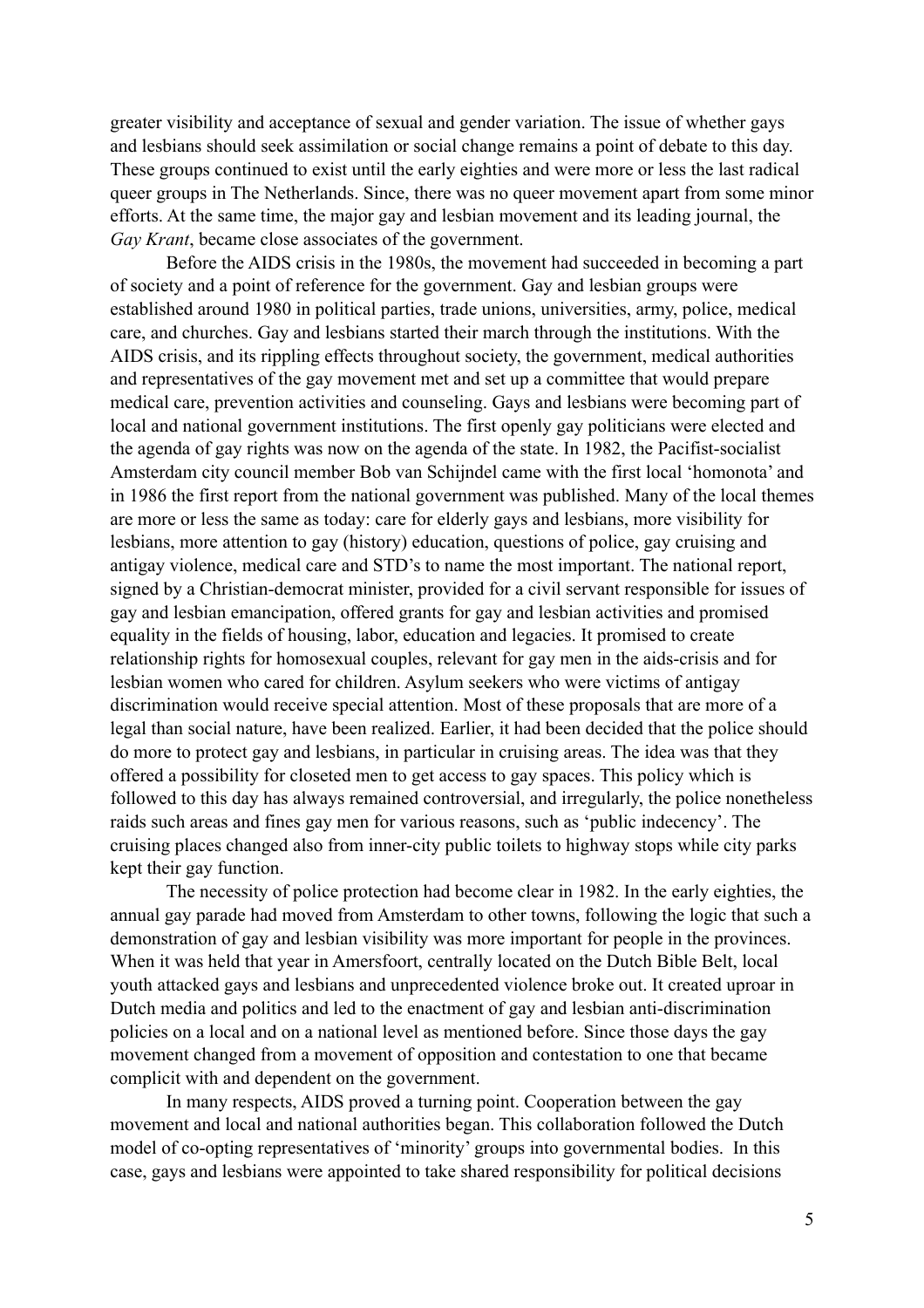regarding AIDS and gay rights. The system worked generally well, but erased dissenting voices.

 In 1977, the independent MP Coos Huijsen was the first openly gay man in parliament and many more gays and lesbians would follow, among them in 1998 Laurette Spoelman who had been chairperson of the COC. The gay and lesbian movement became a possible starting point for political careers. Eleven of the 150 Dutch Members of Parliament in 2000 were openly gay or lesbian, not counting the closeted cases. So they were slightly overrepresented compared to their number in the population of about 5%. The question remains though what this type of political representation means for establishing real equality and acceptance. An interesting incident happened before the elections of 2002 when the most visible gay Labor MP Peter Rehwinkel tumbled 10 places on his party's list and decided not to be a candidate any longer. He attributed his decision to the party's lack of interest in gay issues. Leading journalists made fun of him, one saying there was no need any more for gay politics since everything was fine in Holland, and another presumed he himself was a goat-fucker and also wanted a place on the Labor list. Rehwinkel himself retracted his criticism the next day, most probably under pressure of his party, and continued his career honorably as mayor and senator for his party.

Next to the subculture that developed since the 1950s a strong parallel culture –more for gays than for lesbians – came into being since the early 1980s: gay sport clubs for instance that got a strong stimulus from the Gay Games that were held in Amsterdam in 1998. In general, it was non-political groups that flourished, such as organizations for ethnic minority people, youngsters, the elderly, hikers, traditional dancers, lovers of old timers, book readers, kinky and fetish clubbers and so on. The movement grew but it was more its social and cultural than political wing.

# **Equal rights and same-sex marriage**

Since the co-optation of gays and lesbians in social and political institutions in the 1980s, two major controversial gay and lesbian issues continued to divide Dutch society: an equal rights law and relationship rights, colloquially called gay marriage. The second issue even divided gays and lesbians.

 It took 16 years to establish an Equal Rights Law including gender, ethnicity and sexual orientation because of opposition of orthodox-Christians who feared they would be forced to accept gay and lesbian teachers in their schools. Christians sent thousands of letters to parliament in their fight against this law because of this point. The government being in those years a coalition of Christian-democrats with either Liberals or Social-democrats, it proved difficult to arrive at a solution because the first party feared its not so gay-positive voters. In the end, Labor Minister of Interior Ien Dales, a closeted lesbian but a formidable dyke, found a solution. Gays and lesbians could not be discriminated against for the single fact of being homosexual. The problem of the single fact construction continues to this day, and in 2009 the European Union criticized the Dutch government to continue discrimination in this way. It has never been clear whether this single fact also covered freedom to speak about one's homosexuality, to introduce lovers, or to discuss homosexuality in class. The jurisprudence indicates that all these facts are not included, meaning (educational) institutions and in particular schools with a religious basis, can continue to discriminate against gay teachers and students. Although Christians and their organizations have long seen this bill as a defeat, it rather has proven to be a victory because schools have been able to continue to reject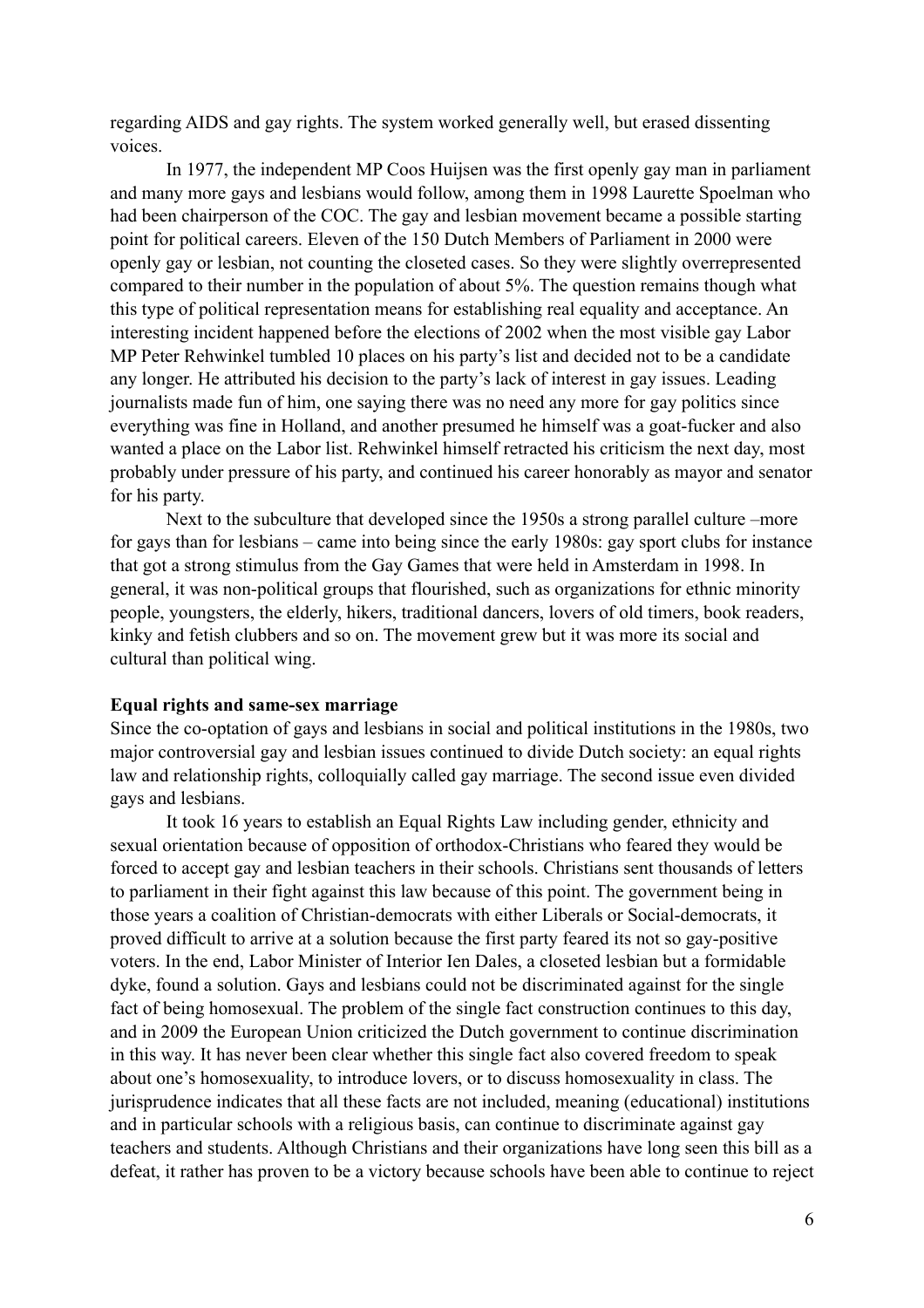openly gay people. The topic reemerged in 2009 when a teacher of a Dutch Bible Belt school was discharged because of his sexual orientation. The Equal Rights Law was accompanied by a Committee Equal Treatment that could judge relevant cases, but not impose sanctions. The committee has been proven totally unhelpful for gay and lesbian issues that were rarely presented, but it dealt more successfully with ethnic and gender issues. Recently, questions of religion, age and physical ability were added to the list of equal right topics.

 'Gay marriage' has a long history in The Netherlands. When the issue of homosexuality and marriage first hit the Dutch media in 1968, it was estimated that about 90.000 homosexuals were in straight marriages. Although doctors had often advised homosexuals to marry to get rid of their homosexual desires, this strategy was seen as wrong from the late 1960s on. Marriage would not change sexual orientation and married homosexuals made their partners, children and themselves unhappy. At that time, a *Homofielenpartij* proposed same-sex marriage. The mainstream of the gay movement however considered marriage as an oppressive institution that seemed unattractive to most gay and lesbian activists. They joined feminists who opposed marriage as a sexist institution that it would remain into the 1990s when rape in marriage finally became a crime in 1991. Before that time, the idea was that the wife was bound to the pledge of marriage and had to offer sex to her husband. The gay movement pleaded in the 1970s and 1980s for individualization of social benefits, and opposed putting the focus on the couple.

Through AIDS and the urgent medical and social problems it created, gay men learned the importance of legal recognition for issues such as housing, social security, hospital visits, pensions, and inheritance for themselves and their intimate partners. Although some social institutions and businesses offered something like domestic partnership benefits, these did not exist on the national level. At the same time, lesbians were interested in such rights for their 'families of choice', in particular to legalize the children that were born or adopted in their relations, or that they brought in from earlier heterosexual partnerships. In the late 1980s, some gay men, especially from the conservative-liberal *Gay Krant*, started to campaign for gay marriage. The COC only joined the fight for same-sex marriage in the early 1990s, after long hesitations. The marriage agenda was deemed conservative. The opposition against same-sex marriage largely came from Christians and some conservative liberals while most media heartily endorsed it. After several years of steady social and political pressure, 'registered partnerships' were established for both same-sex and other-sex couples in 1997 by the 'purple' government (the first coalition cabinet since the early twentieth century that did not include Christian-democrats in its ranks). That these partnerships were available to both homo- and heterocouples, was a consequence of the Dutch belief in equal citizenship rights. They did not want to follow the model of Denmark that gave in 1989 partnership rights that were specific to gay and lesbian couples. Giving full marital rights was a step too far for the liberal-socialist government at that time. They were mainly afraid of foreign reactions to such a step – but were thinking mainly of their diplomatic partners, not of all those queer people all over the world who were looking forward to such marriages. The responsible underminister for justice was at that moment a lesbian Social-democrat, Elisabeth Schmitz.

Three years later the second purple cabinet decided to open up marriage for same-sex couples giving them nearly the same rights as other-sex couples. The first marriages of gays and lesbians were celebrated in Amsterdam on April 1, 2001. It created at that point in time more media interest from international than from national media. The Dutch were that weekend more obsessed with the engagement of the crown-prince with a very popular Latina.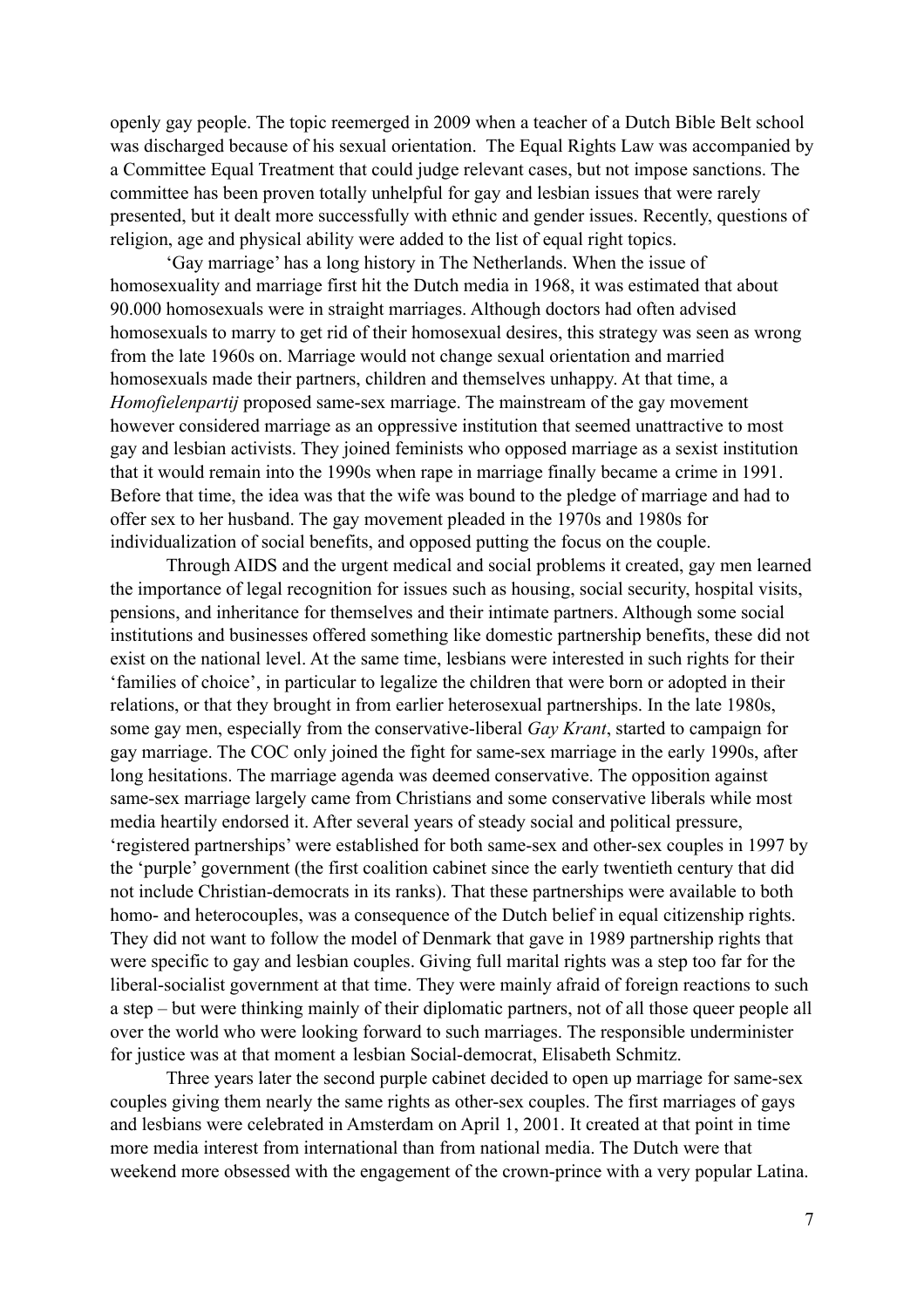<span id="page-7-1"></span>The change of marriage from an, in this case royal, family arrangement to a love affair, so visible that weekend and so incomprehensible to the Dutch who think of marriage as eternally the same institution, contributed strongly to the acknowledgement of gay marriage – a name that was in fact rejected by its first proponents because there would be no difference between straight and gay marriage. In fact, there were however three differences between the two. Not so remarkably, the reigning king or queen was excluded from being married homosexually because royal marriages are traditional institutions to guarantee biological reproduction and bonds between larger groups[.](#page-7-0)<sup>[2](#page-7-0)</sup> The second exception was adoption of children from foreign countries that opposed to adoption by homosexual couples. The most fundamental was the exclusion of the 'biological fiction' in same-sex families. This means that in straight marriages children born in wedlock are considered the biological offspring of the father, but this was not extended to gays and lesbians. This exception created a legal problem for homosexual couples, because it means they have always to deal with a third party, the 'biological' father or mother of their child. Both last exceptions have now been removed from the law, although the second one only for lesbian adoption while the royal exception still stands.

The large majority of the population, about 82% of all Dutch, now supports same-sex marriage. The support for adoption in gay and lesbian couples is significantly lower at 65%. Ethnic minorities object still stronger to such rights with 55% of the Turkish Dutch rejecting same-sex marriage (Keuzenkamp 2006: 40-41; 48). Even the Christian-democratic party, which initially opposed the law, now generally accepts it and has a lesbian cabinet minister and a gay MP who are married to a person of the same sex. The main recent question has become whether the officials who solemnize marriage are allowed to refuse service for samesex couples. Although civil servants are obliged to perform all duties that come their way without making differences, the recent Christian-socialist government (2007-2010) decided to allow those with problems of conscience regarding homosexuality to refuse to register samesex marriages. Most people would indeed argue that civil servants who have problems of conscience doing their task, better look for another position elsewhere instead of continuing official discrimination, but the government allows an exception they would never permit in cases of interethnic or interreligious marriages.

Another theme that comes up with regard to same-sex marriage is the suggestion by straight people that gay men now they can marry should restrain their sexual exploits. Cruising areas, dark rooms and sauna's that had become controversial in the high times of AIDS in the 1980s, now become once more so. Similar concerns on prostitution, bestiality, pornography and internet access have led to criminal laws and regulations restricting sexual freedoms, as happened with concerns about terrorism. Few critics find it worrying that a free and democratic society with a liberal reputation is putting so many restrictions on sexual pleasures of various kinds except those of adult monogamy and marital bedroom. It ascertains that gay questions have become questions of sexual culture and mutual respect, with a large majority of the population supporting only sexual relations between equals in monogamous relations confirming the ideology of sexual equality. Opening marriage for gay and lesbian

<span id="page-7-0"></span><sup>&</sup>lt;sup>[2](#page-7-1)</sup> Oueen Beatrix seems to be a bit homophobic. As an example, together with the prime minister she published in February 2002 a press release in which they stated that one of the queen's sons was not gay, that this prince felt unhappy that he was rumored to be so, and asked the media to not any longer say so. It was of the many examples that indicate how ambivalent the tolerance for gay people is – because the queen and prime minister would never have delivered such a declaration when the son had been rumored to be straight.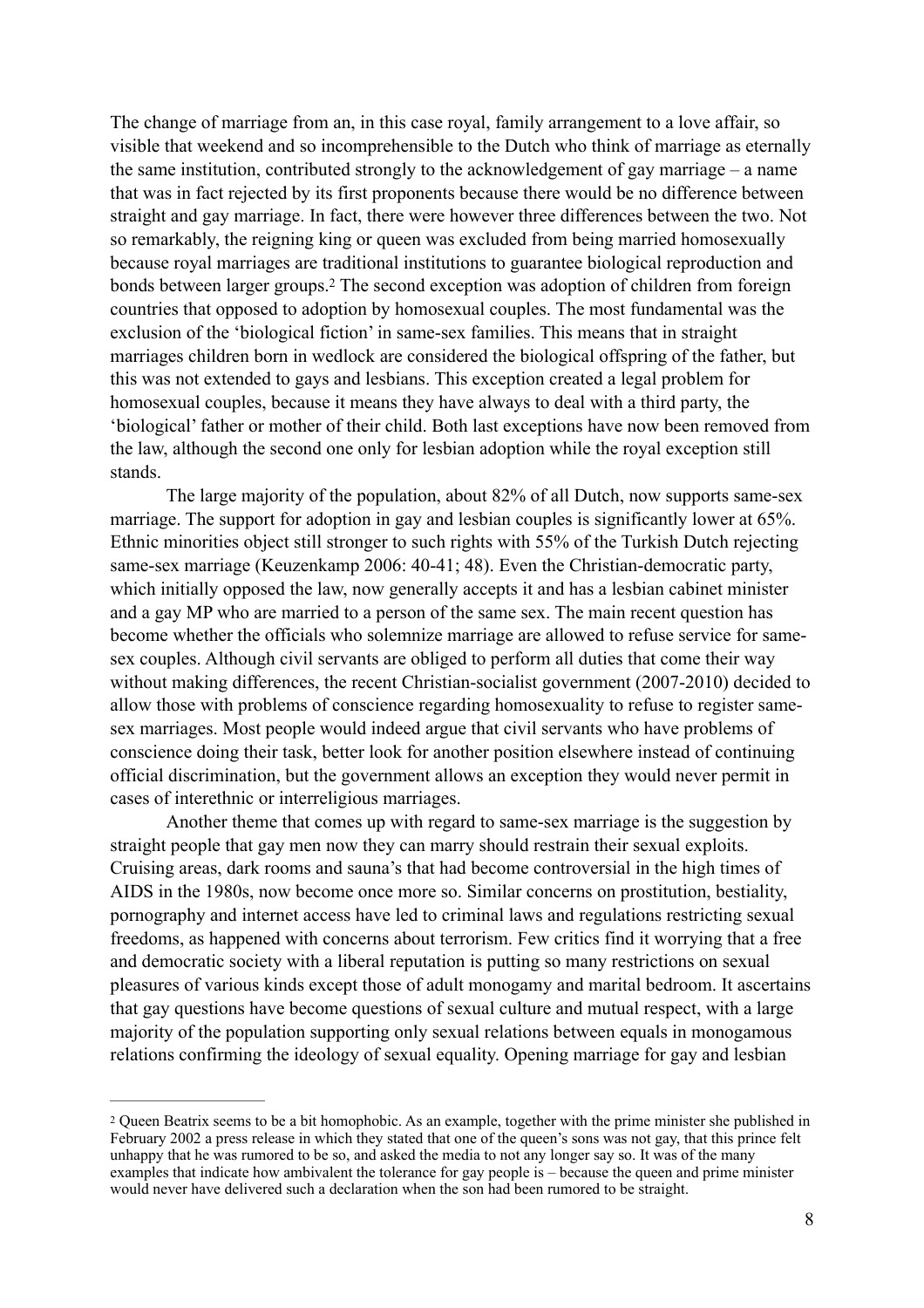couples is according to some old-day activists part of a strategy to normalize and assimilate homosexuality.

#### *Into a new century*

After the opening of marriage for same-sex couples, most gay and straight people had the impression that the days of the gay movement were over. The COC itself proclaimed it was still necessary for small orthodox Christian and Muslim pockets that wouldn't accept homosexuality, and to support gay movements in countries where discrimination still ruled. Not only the COC but also NGO's received large grants to help non-Western movements. The COC depended always less on its members and more on government grants, and also many gays saw less the need to become member of the COC. The movement began to depend on state support to such a degree that it looks more like a governmental body than a social movement. When it comes to gay organizations of ethnic minorities, they are kept afloat by the government because it desperately needs homosexual points of access in these groups. When the COC once voiced criticism of the minister, it was retracted as soon as it hit the front pages of newspapers. The COC couldn't say so being dependent on his support. The integration of homosexuality indeed looks like assimilation.

 This aspect of assimilation or normalization is even stronger for young queers. All recent data may show a broad acceptance, but this goes under certain conditions that are stricter for gays than for lesbians. These conditions are that gay men should not be too visible, sexual and unmasculine. They should be 'authentic', meaning like straight guys, weirdly denying gay youngsters all 'authenticity'. Straight youngsters may like queers to remain lowkey, this has also become the attitude of many gays themselves. Probably because of social pressure, they will not 'flaunt' their preference in public, except in the gay scene. This 'tolerant' ideology is even shared by perpetrators of antigay violence, who explain their aggression because of presumed seduction by gay men. They are so afraid of being an object of desire that solely the suggestion of being seduced sets off the violence. Most adult gays will say, continuing the silencing of homosexuality, that their sexual identity is only a small part of who they are and that they prefer to keep it low-key. This is even more the case for ethnic minority than white gays. The closet has made a remarkable comeback in Holland.

 Although the Dutch say to accept gays and lesbians, this acceptance remains problematic. 95% may say to have no problems with homosexuality, some 45% nonetheless indicates to dislike two men kissing in public (38% for two women; and less than 10% for a straight couple). Insults like queer, gay, homo, sissy are the most common in schoolyards and rarely schools and teachers take such offensive language serious. Much of the acceptance of gays depends on keeping physical distance and creating an absolute dichotomy between gay and straight, for example by relying on theories of biological difference. The acceptance of homosexuals is highly rhetoric and has few concrete consequences. So the government only has very meager programs to counter antigay attitudes that mainly regard gays, and rarely the straight people who don't accept homosexuality.

 The main issue these days is the presumed homophobia of ethnic and religious minorities, most often the Muslims. While it is clear that these groups are more negative on gay issues and young – mainly Moroccan - males from these groups are overrepresented in antigay violence, the total opposition that is created between these minorities and gays is certainly exaggerated. There are gay, lesbian and gay-friendly Muslims, and white orthodox Christians reject homosexuality. The right wing that always opposed gay equality, has now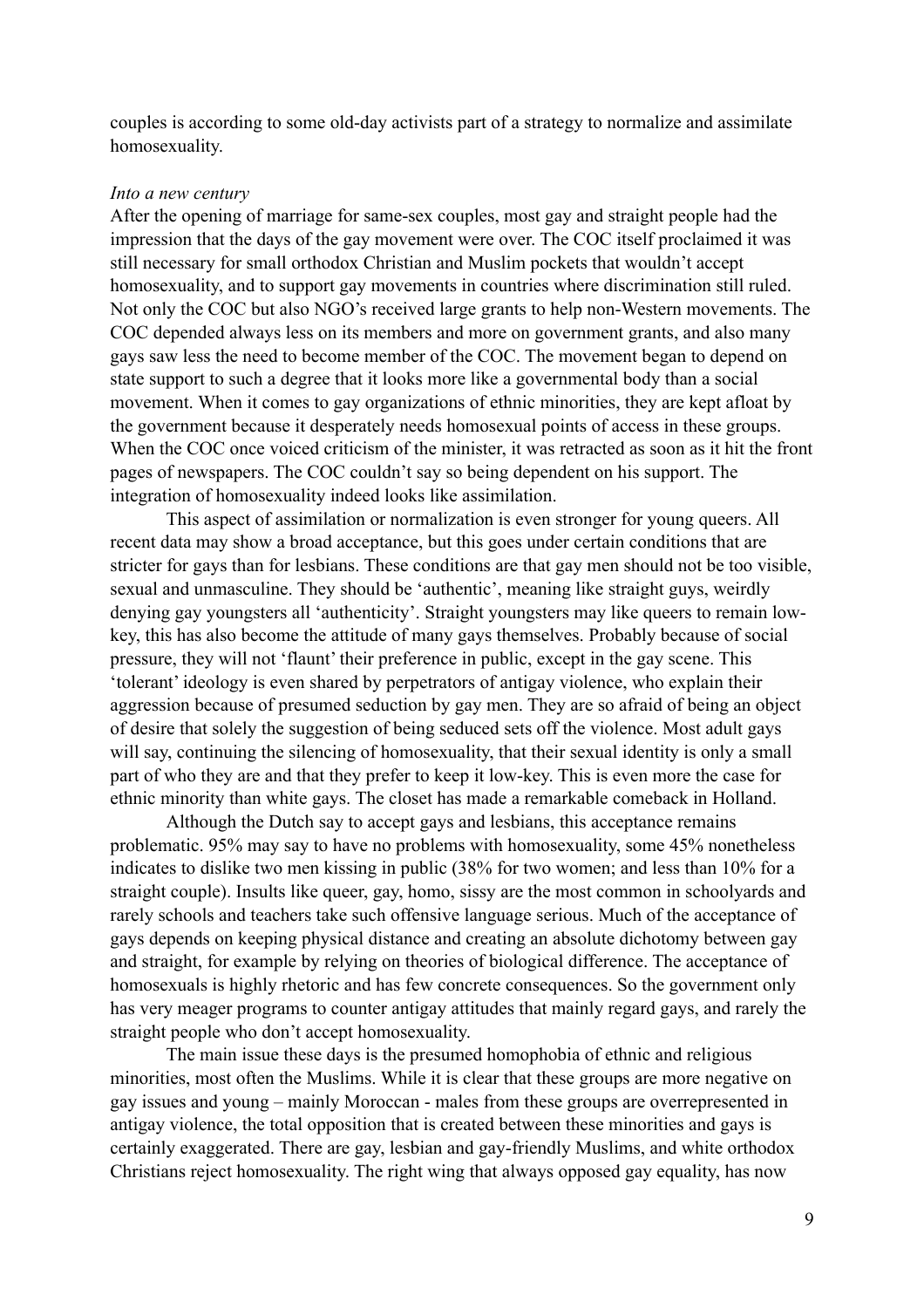embraced gay men as a way to criticize Muslims for their homophobia. First Pim Fortuyn, and later Ayaan Hirsi Ali, Rita Verdonk and Geert Wilders have used the gays as a stick to beat the Muslims. As the pillars in the sixties competed in acceptance of homophiles, nowadays left and right compete for being the most supportive of gay men. And while the left will not attribute homophobia only to Muslims, the right will do so and praise an invented Dutch history of tolerance that for gays is only very recent. Most of the support for gay men is rhetoric and political parties may denounce each case of gay discrimination, little concrete and long-term policies are developed to counter it. As indicated, issues of visibility and education are proposed by the gay movement since the 1980s but little progress has been made since. Gays have become pawns in the struggle between white and non-white, Muslim and secular Dutch and that is an unpleasant situation for them and for the Muslims who are often seen collectively as the culprits.

#### *Conclusion*

Here we will answer the questions posed at the beginning based on our historical analysis. In the first place, the relation between state and movement has been reversed. Homosexuals are not any longer abject people but are now accepted and serve to test tolerance, in particular for the new immigrants. The oppositional attitudes have been replaced by cooperation and the movement has become dependent more on the government than on its members. One could question to what degree it is still a social movement.

The activists have changed from timid homophiles in the 1950s to proud homosexuals in the 1970s when they became a victorious minority that only witnessed progress. In 2010, there are no activists anymore but a few gay bureaucrats. Because the various setbacks for their emancipation, gays have become divided which direction emancipation is going. A third thinks it is going the right direction referring to the legal successes, a third is pessimistic and will point to the lack of social progress or the suggested growing violence against gays and the final third doesn't know – probably as confused on the sexual and political state of the Netherlands as many Dutch are. Not only the activists have changed, but also gays and lesbians themselves – from sissies who like trade and lesbians who love femmes to gays and lesbians who like partners like themselves. Gay men now flaunt their masculinity and lipstick lesbians prefer to remain on the feminine side. They have changed their gender identity and their preferred sexual partners but many straight people see still the sissies in macho men and dykes behind the lipstick.

In the Netherlands, social rather than political processes promoted acceptance of homosexuality. The change from sin, crime and disease to something normal was a religious, legal and scientific development. For the Netherlands, the depillarization was particularly important. But all these transformations were possible because gays and lesbians had changed and become visible in society – as patients, sorrowful Christians, the gay boy next door but also as artists who already came out of their closets before the late sixties. When we look at the role of the state, it was rather religious and medical specialists who started to suggest sexual change in their pillars and professions. It was only later that politicians took the issue. In the new century, they play a major role but their permanent critique of Muslims, and their lack of serious interest in gay issues, have a negative influence on gay emancipation. Civil society doesn't help very much because schools, the place where gay emancipation should begin, are reluctant to discuss the issue. It is exactly what the media may like to do, but the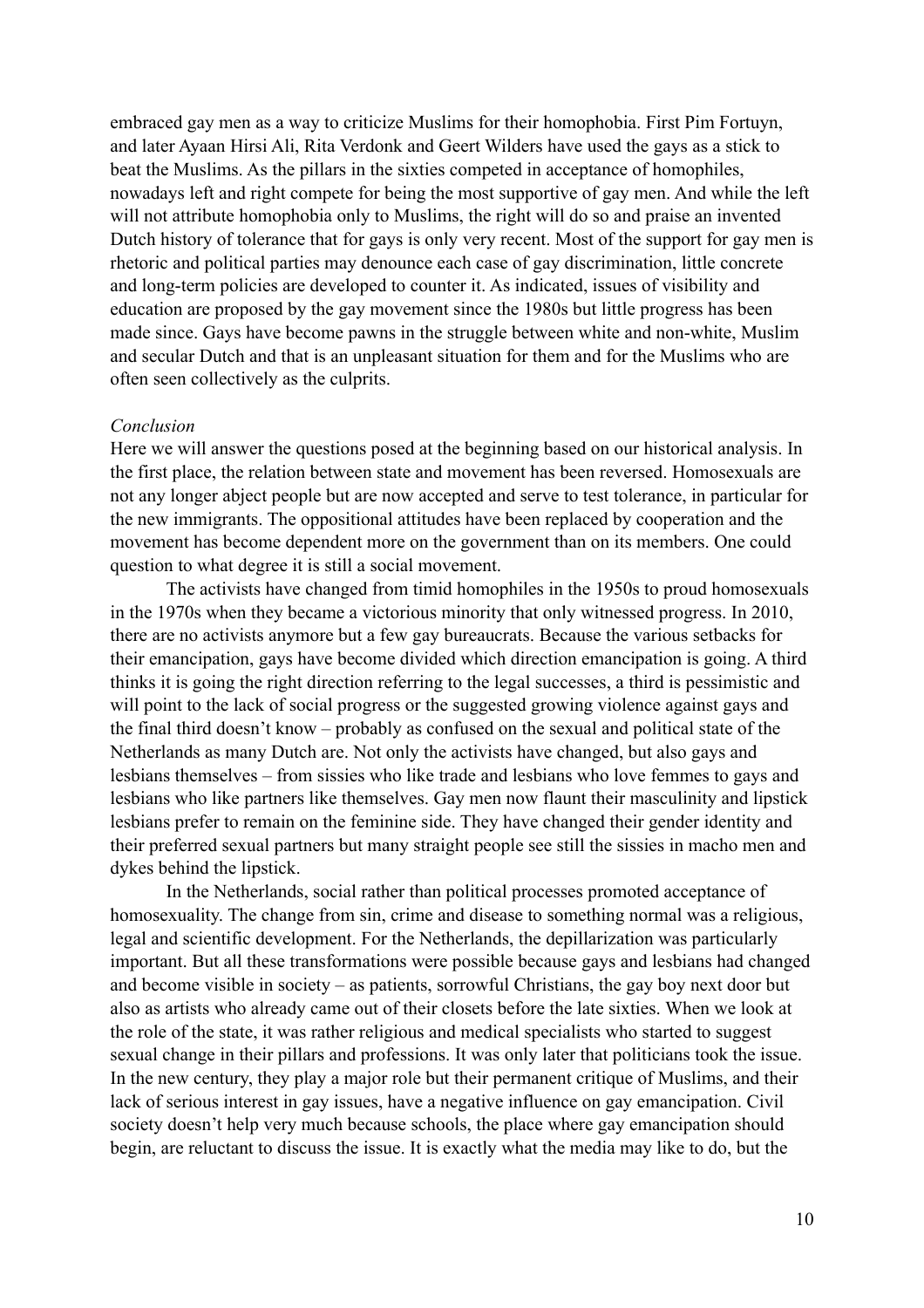way they present it leads to few results. Gay emancipation creates a lot of noise from left to right, from Christian to Muslim.

The Netherlands were in the European context a forerunner in gay politics so had no problem with the EU's rather liberal policies, in fact helped to formulate it. Only recently, the country has faced criticism of the EU because of its 'single fact'-construction in the Equal Rights Law. Otherwise, Dutch progressive politicians have been the first to point to discrimination elsewhere in particular in Eastern Europe, as conservatives criticized the Muslims. When it comes to sexual rules and laws, all EU countries will see a growing influence of Europe, and probably a growing consensus in the population.

The major change seems to have been cultural: desire being defined by equality, elevating gays from an abject to a praiseworthy status, even being better capable than straights in realizing equality. But this goes far beyond the Netherlands. In national terms, the middle terrain of civil society, and in particular academic, religious and literary professions have played an important role. The media were important because the best known comedians are gay, but the kind of acceptance they create, only works on a distance. The gay movement has been active to keep the process going, but has not been leading it. The daring gays and lesbians who made homosexuality visible in the past and the present remain essential because they show in real life what remains generally hidden or can only be talked about in whispers.

The role of these courageous queer people has not ended because the major trend has become normalization of queer desires. Homosexuality is accepted but it goes under a series of conditions: gays shouldn't be too sexual, unmasculine and visible and certainly not approach straight men with erotic intent. Homosexuality may have become normal, but male heterosexuality still sets the norm. For gay men who can't be sissies, for lesbians who can't be dykes and for heterosexual women who are not allowed to be sluts. The male straight subject position disallows other people social equality as desiring subjects. Gay and lesbian emancipation still has a long way to go after the legal rights have been achieved. And there is not yet an effective strategy to obtain social equality for queers.

# **Bibliography:**

Jan Willem Duyvendak, "The Depoliticization of the Dutch Identity, ot Why Dutch Gays Aren't Queer", in: Steven Seidman (ed), *Queer Theory/Sociology*, Cambridge MA/Oxford, 1996, pp. 421-438.

-, "Identity Politics in France and the Netherlands: The Case of Gay and Lesbian Liberation", in: Mark Blasius (ed), *Sexual Identities – Queer Politics*, Princeton and Oxford, 2001, pp. 56-72.

Gert Hekma, "Imams and Homosexuality. A Post-gay Debate in The Netherlands", in: *Sexualities* 5:2 (2002), pp. 269-280

-, "How Libertine is the Netherlands? Exploring Contemporary Dutch Sexual Cultures", in: Elizabeth Bernstein & Laurie Schaffner (eds), *Regulating Sex: The Politics of Intimacy and Identity*, New York 2005, pp. 209-224.

Judith Schuyf & André Krouwel, "The Dutch Lesbian and Gay Movement. The Politics of Accommodation", in: Barry D. Adam, Jan Willem Duyvendak & André Krouwel (eds), *The Global Emergence of Gay and Lesbian Politics*, Philadelphia 1999, pp. 158-183.

Steven Seidman, *Difference Troubles. Queering social theory and sexual politics*, Cambridge 1997, ch. 12.